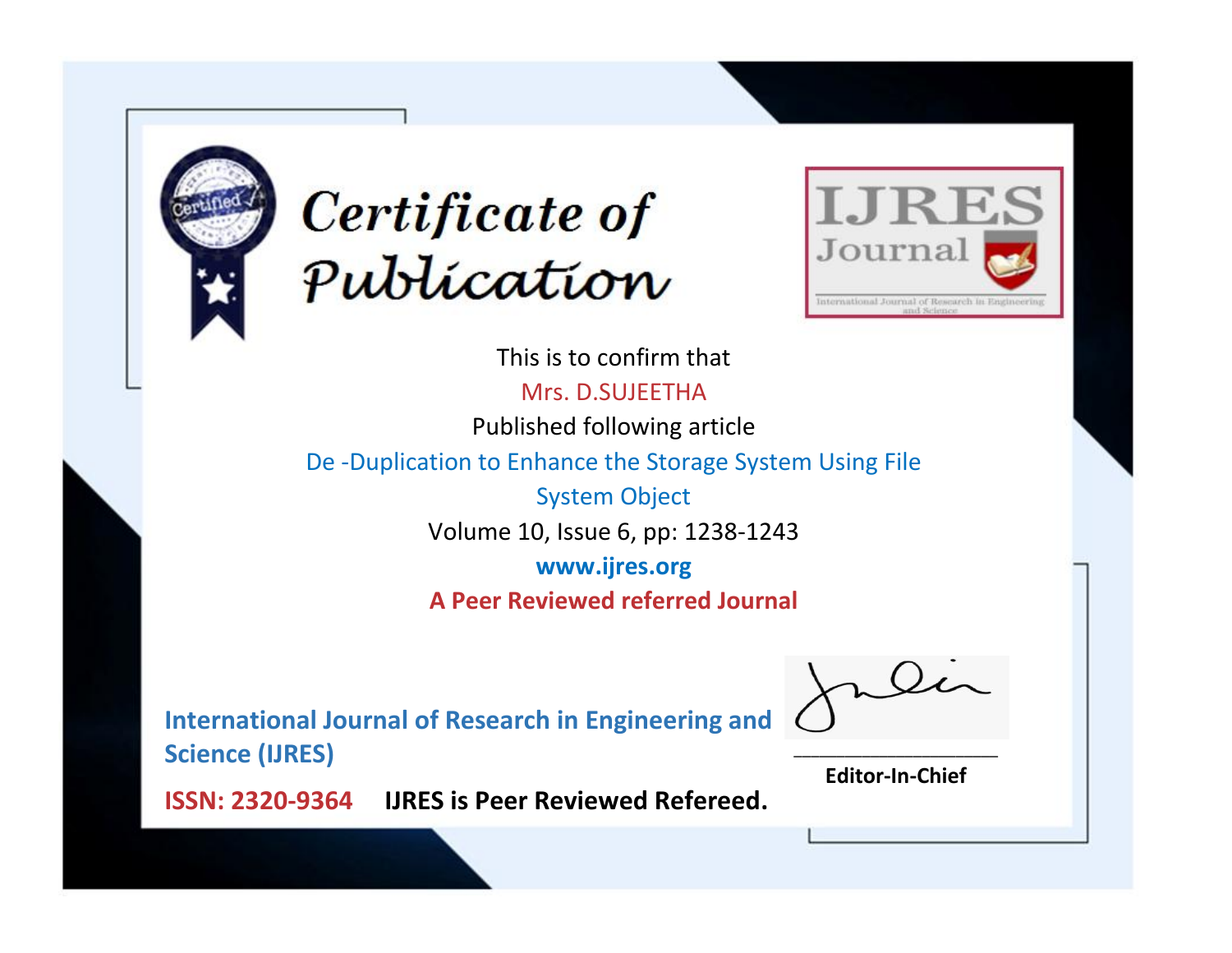



This is to confirm that GOWSHIGA PRIYA L

Published following article

De -Duplication to Enhance the Storage System Using File

System Object Volume 10, Issue 6, pp: 1238-1243

**www.ijres.org**

**A Peer Reviewed referred Journal**

**International Journal of Research in Engineering and Science (IJRES)**

\_\_\_\_\_\_\_\_\_\_\_\_\_\_\_\_\_\_\_\_\_\_\_\_ **Editor-In-Chief**

**Journal.**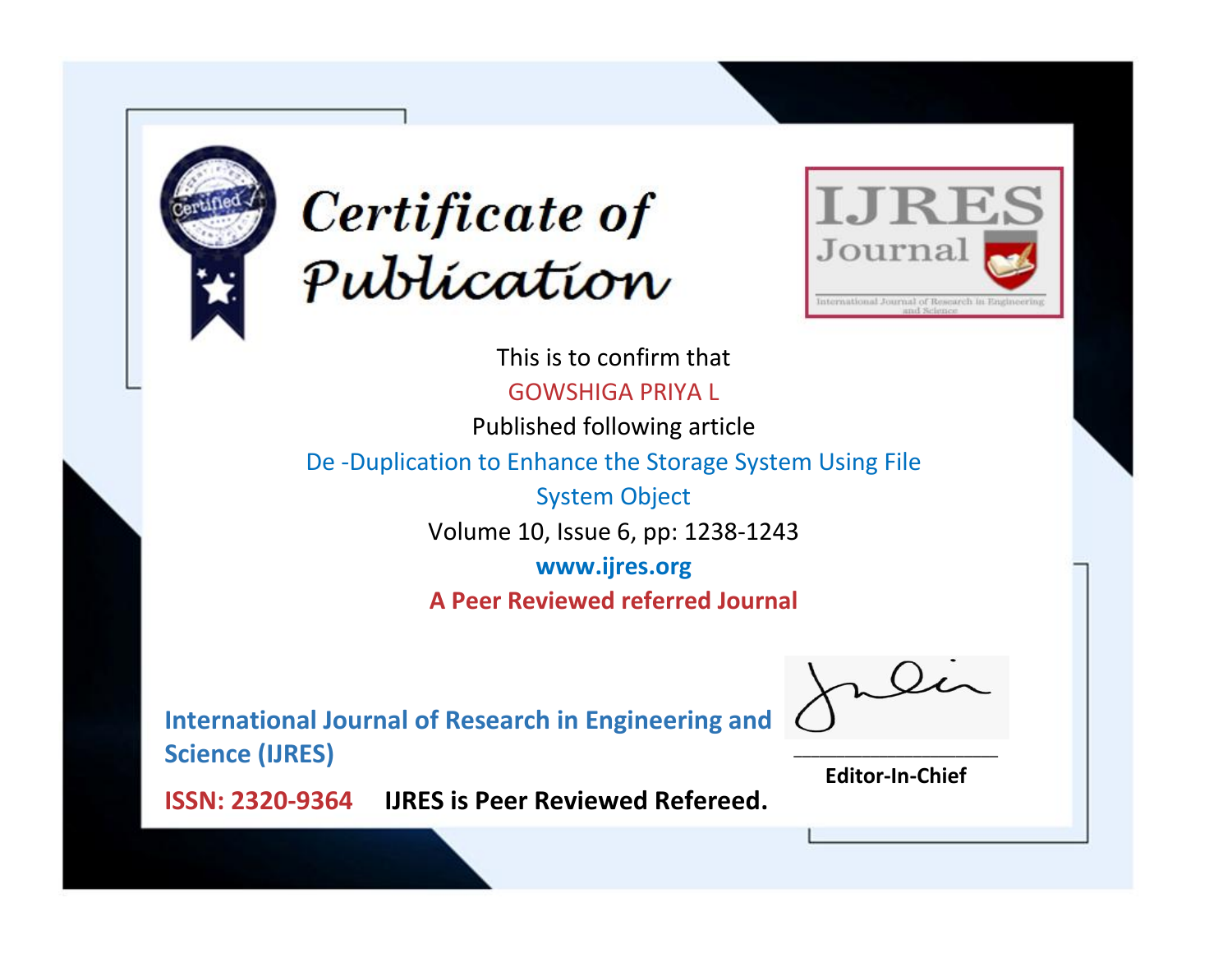



This is to confirm that

HARINI N

Published following article

De -Duplication to Enhance the Storage System Using File

System Object Volume 10, Issue 6, pp: 1238-1243

**www.ijres.org**

**A Peer Reviewed referred Journal**

**International Journal of Research in Engineering and Science (IJRES)**

\_\_\_\_\_\_\_\_\_\_\_\_\_\_\_\_\_\_\_\_\_\_\_\_ **Editor-In-Chief**

**Journal.**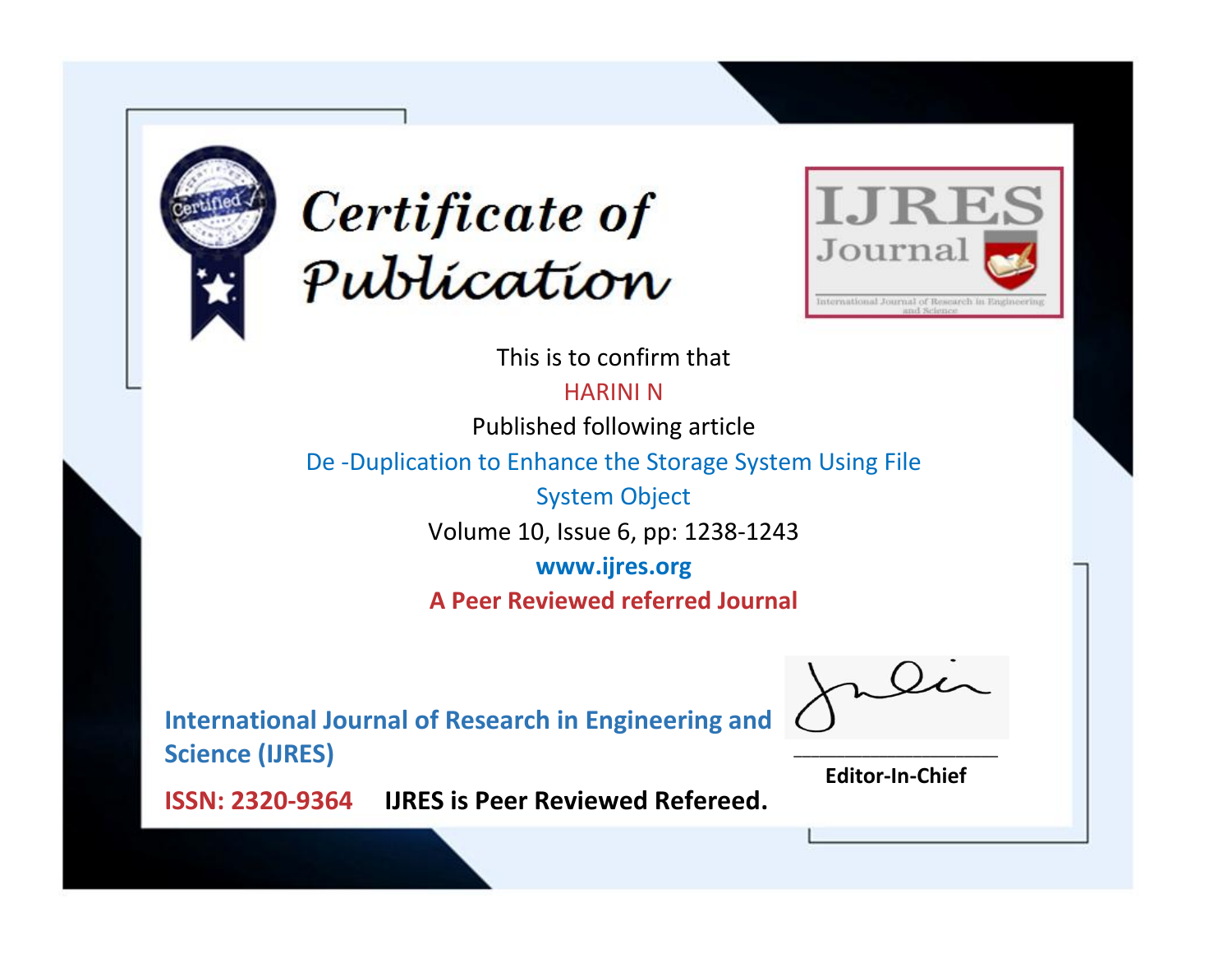



This is to confirm that

HARINI DEVI M

Published following article

De -Duplication to Enhance the Storage System Using File

System Object Volume 10, Issue 6, pp: 1238-1243

**www.ijres.org**

**A Peer Reviewed referred Journal**

**International Journal of Research in Engineering and Science (IJRES)**

\_\_\_\_\_\_\_\_\_\_\_\_\_\_\_\_\_\_\_\_\_\_\_\_ **Editor-In-Chief**

**Journal.**